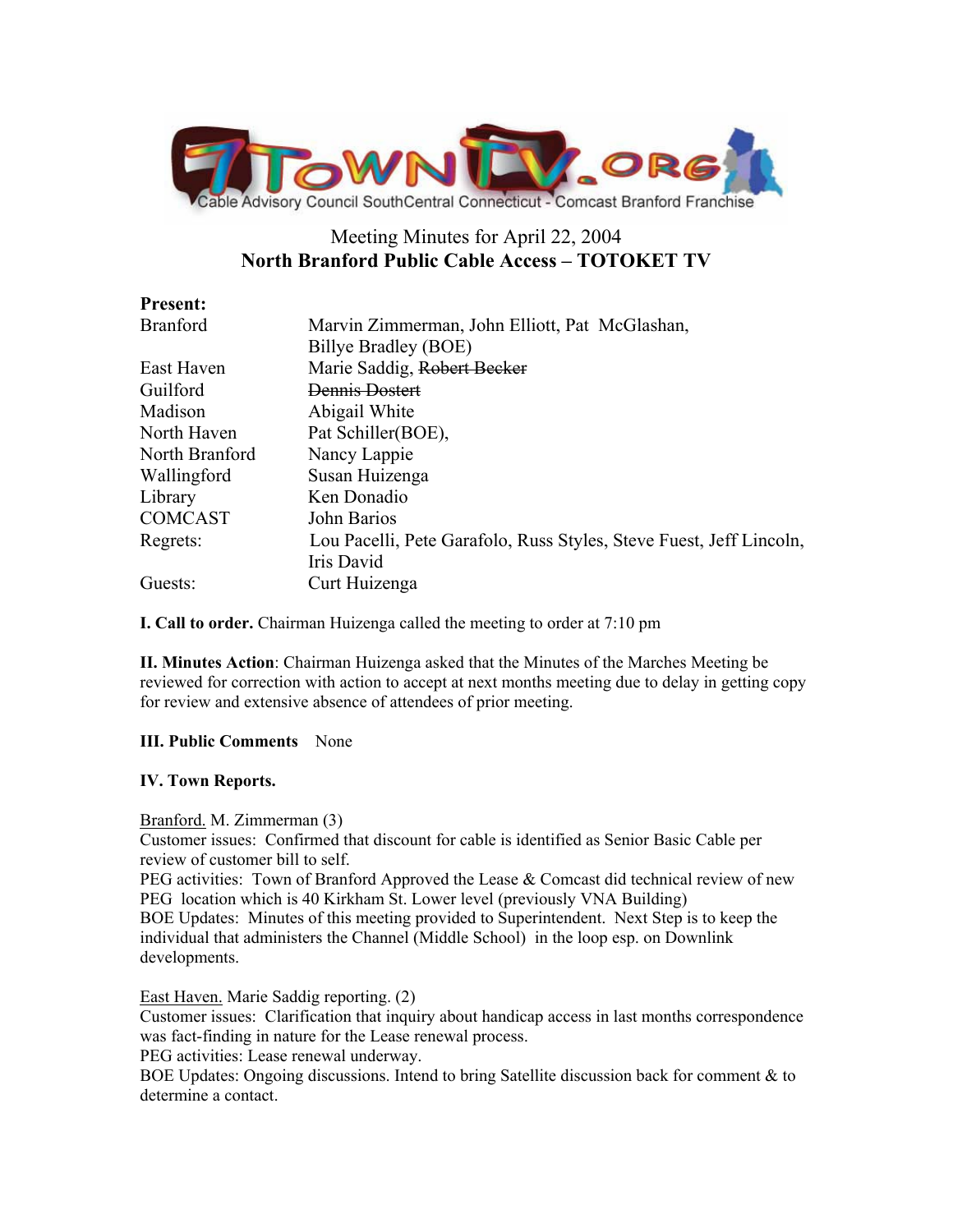Guilford. No members present.

Madison. A. White reporting. (1)

Customer issues: Several Seniors called about the Hearing and Discount issue to express interest in the discussion and get information on what is available.

PEG activities: Intern from H.S. to be added to staff in summer. Weekly News program to start soon sound studio under construction. A.White to be transition off PEG Board. BOE Updates:

North Branford. N. Lappie reporting (4)

Customer issues: Democratic Party Rep appointed per action of the Town Council this month. More information on CAC appointment is to follow.

PEG activities: Requested clarification on who can put information in local paper seeking PEG Channel volunteers, potential Board Members. Etc. Advisors can do this. Interest is being shown by some members of education community in PEG funding.

BOE Updates: Advisor to be appointed soon.

## North Haven. No Members Present

Wallingford. S. Huizenga reporting.

Customer issues: Follow-up about public hearing with concerns about loosing discount and fear of talking in public forums. Customer story (Middlesex Comcast) regarding 'special discount to non-seniors for extended basic provided for unsubstantiated claim of hardship which put the Senior Discount into yet another questionable perspective. Details not shared due to customer concern that deal would be discontinued.

PEG activities: Provided copy of Policy & Procedures from SEATLE TV to Board as additional model for underwriting.

BOE Updates: Meet with BOE Member on the need for an appointment and the proposed downlink access to CableArts Network.

## **V. Officers' Reports.**

Chairman: 1) Invitation to lunch from COMCAST extended with nod from J. Barios to 2 other members if schedules can accommodate for a date in May or June. (Marvin & Marie designated. S. Huizenga to follow-up of date options.) 2) Rate 'hate mail' from members already corresponding with company is not always forwarded as follow-up could be inflammatory. 3) Website updated for Location change. 3) Recording Secretary change. C. Spetland who did the Public Hearing minutes will be our Recording Secretary.

Vice Chair: 1. Requested clarification from COMCAST on the availability of Student Scholarships "Leadership & Achievers" in our franchise. 17 CT students received award administered out of Philadelphia. Application process is annual between Jan.20 – March  $16<sup>th</sup>$ . Previously, Ed Rep notified Advisors of this annual process. Restoring notification to the council advised. 2. Kelly Gilbert, Sec. Tech Committee contacted A.White regarding not getting our minutes. A.White to pursue e-address to be added to CACSCC Address List at Juno.com and forwarded to S.Huizenga 3. Shared item on FCC expectations that Broadcasters will further meet their 'Public Interest' obligations with Broadband/digital capacity changes. Discussion: It is unclear how this will impact cable which is a carrier of Broadcast and have their own 'public interest obligations a.k.a. Universal Services.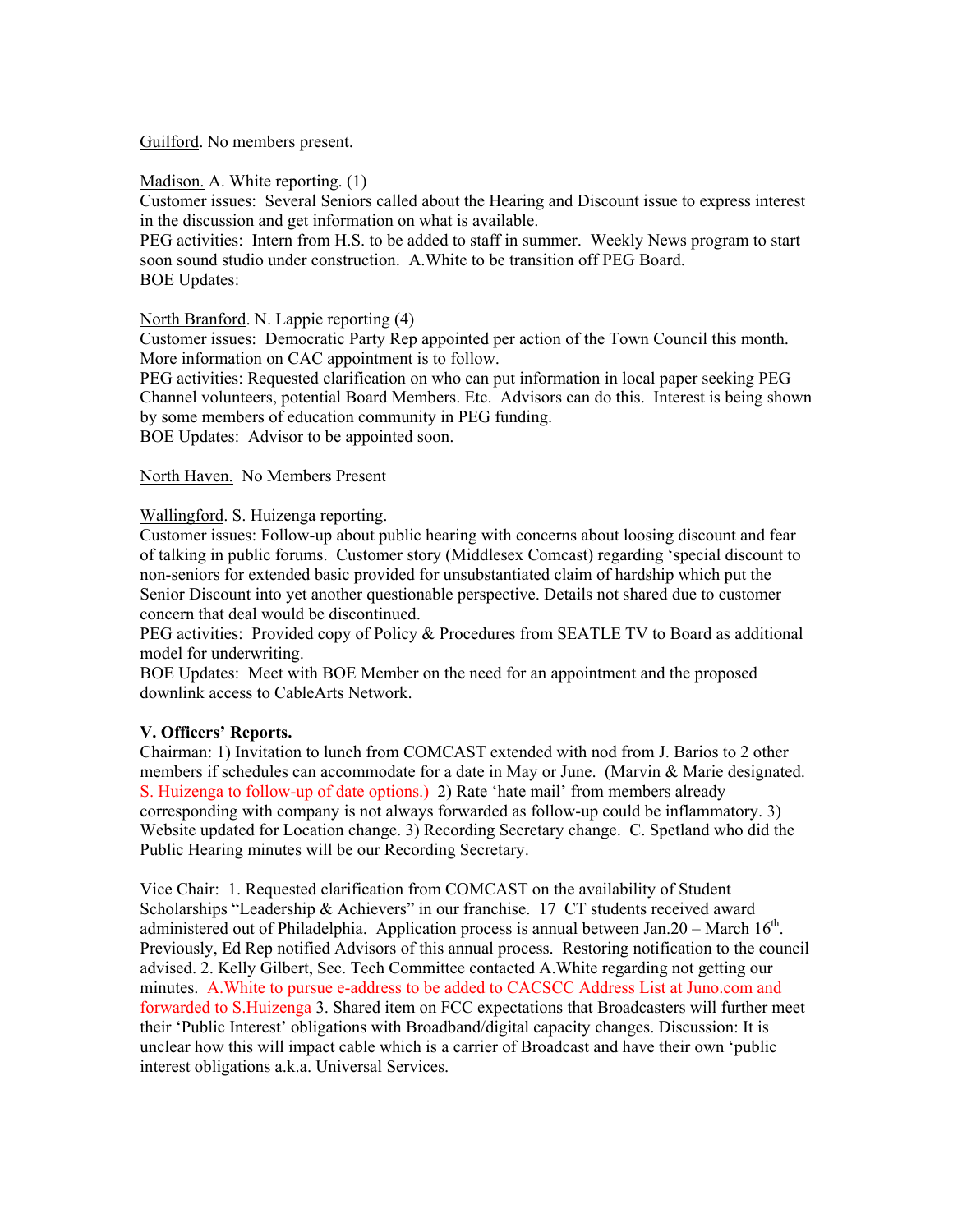Treasurer: Reviewed Report submitted by Pete. S. Huizenga made clarification on Meeting expense for Public Hearings minutes and expenses for web including e-mail boxes. Motion to accept by A.White Seconded by Marvin. Unanimously carried.

Secretary: Not present.

#### **VI. Committee Reports.**

Insurance Committee: Wallingford & East Haven informationincomplete. A.White to pursue Wallingford Report mailed to J. Lincoln. Marie Saddig will get copy of Insurance manifest & get to Joe Bishop per contact info to be provided by A.White.

Education Committee: No Meetings. S. Huizenga reported that the downlink recommendation is ClassicArtsTV because it was the only 24/7 downlink with varied programming and it had potential for broadest appeal. Awaiting specification Manual from COMCAST on router/switcher to make technical skills assessment needed for coordinator. Proposal to get installation in place before school is out such that designated times for local programming will be determined to ease us into the coordination. Based on this volunteer support a plan for more extensive coordination can be explored. S.Huizenga to follow-up with P.Schiller  $\&$  then again to company on the next steps which per J.Barios may include a sit down with G. Geiger. Discussion: Why isn't Comcast staffing the switcher & coordination.

PEG Committee: No Meetings.

Outreach Committee: No Meetings. Business Card for advisors with e-mail & PO box address identified as next initiative to promulgate the E-addresses. Advisors agreed to starting with about 20 cards each with our logo such that plain card stock  $\&$  ink supplies would be the reimbursable expense. A few magnet cards to be made as well and Igive reference. Advisors are interested in development of Op-ed and more video programs understanding that this would require volunteering from Advisors. Discussion tabled

## **VII. COMCAST Report.** John Barios Reporting:

Additional Digital Channels (CPTV2-121, CTN 130 STARZKid- 130), FCC Rate/tax change of 1cent to be applied to May bills, Effective April  $13<sup>th</sup>$  the Parental Controls Policy & Hotline 1-866-781-1888. Five of the 21 cases are still pending resolution. Formal documentation an procedure is still actively being reviewed by J.Barios with R. Lane. More clarification to come. Possible lunch discussion item.

**VIII. Correspondence:** Letter introducing J. Barios as new Comcast Manager from K. Roberts. Quarterly stats with no substantial fluctuation in subscribers, DPUC CPI Increase mailing, a few rate complaints.

#### **IX. Old Business**.

Public Hearing: Discussion that while representation of community was light In part due to evening hours (Madison  $&\,E$ . haven) and bad weather that testimony did substantiate confusion, expectations of what senior discount means to seniors and general sense of 'insult', antagonism, complication  $\&$  frustration. More fact-finding will be pursued on one-to-one basis with survey – possibly at senior residences because as it was not our intent to merely get a correction to the language it is now evident that relocation procedures and other administration of process need further review. S. Huizenga welcomes any comments on the minutes from hearing (distributed). Draft Survey questions to be circulated for comment as well (after May  $1<sup>st</sup>$ )